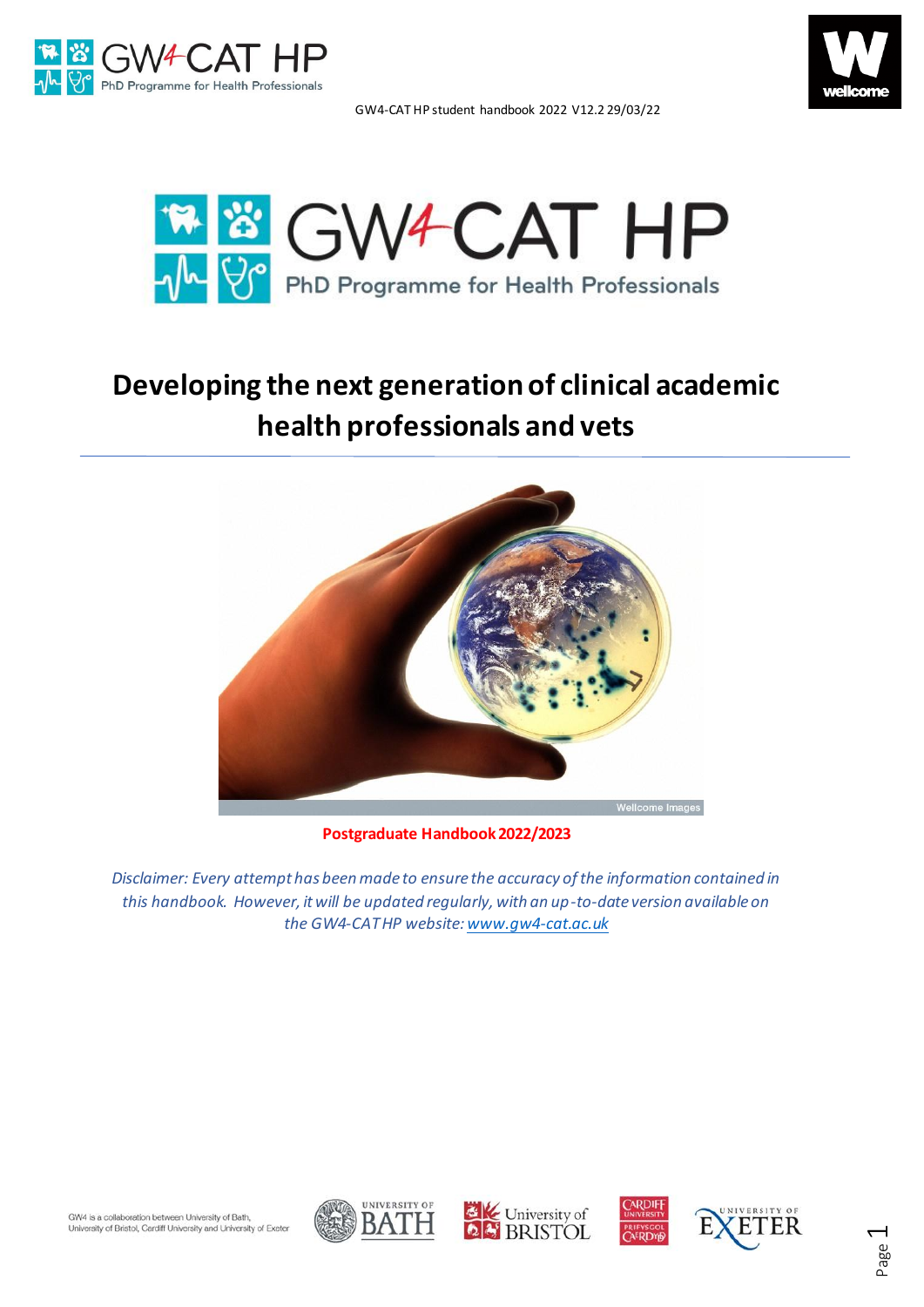



## Contents







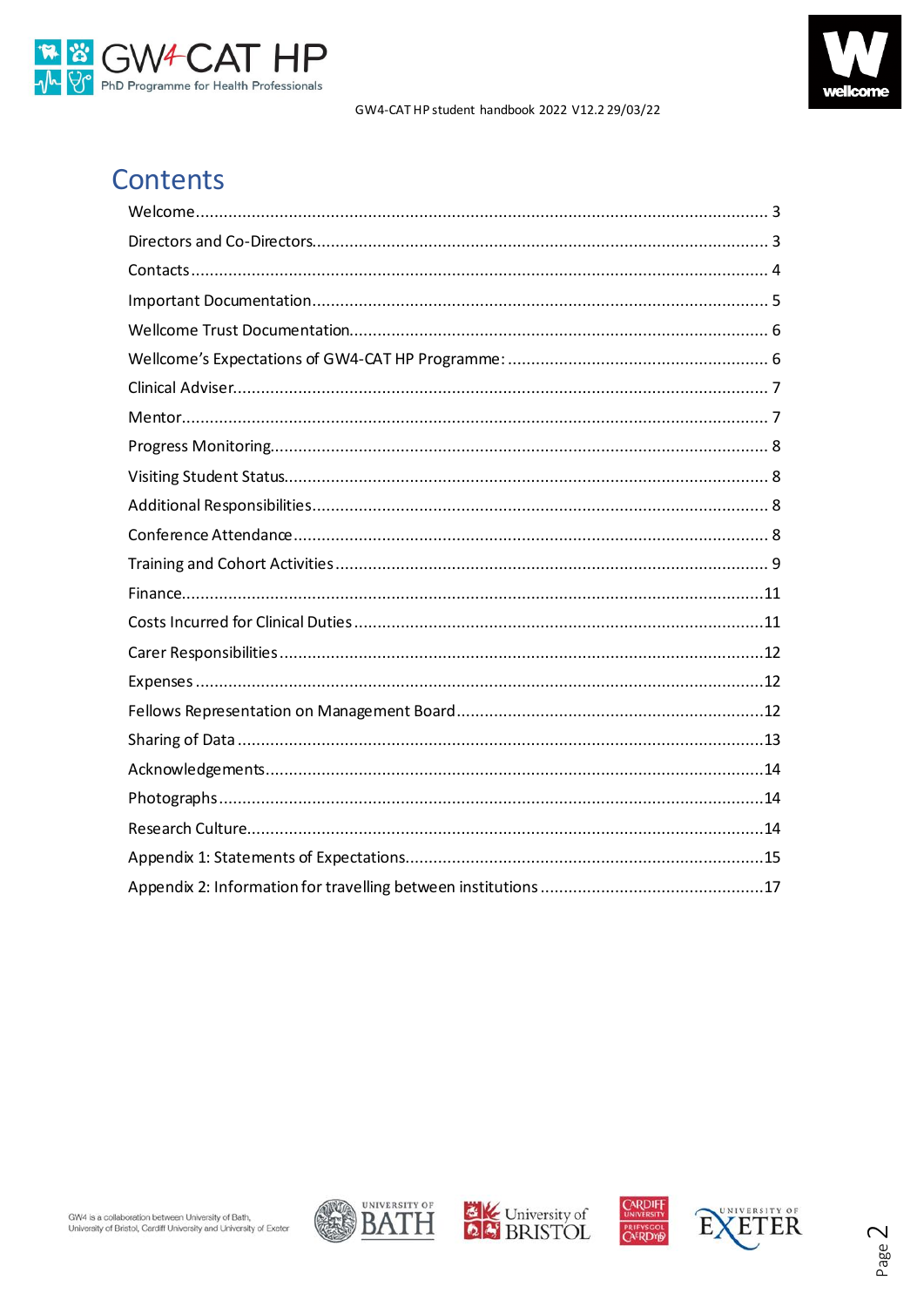



## Welcome

### <span id="page-2-0"></span>**A Message from Professor John Iredale GW4-CATHP Programme Executive Director**



Welcome to the Wellcome Trust funded GW4-Clinical Academic Training Programme for Health Professionals. Our Programme gives registered health professionals and vets the opportunity to undertake a PhD utilising the alliance of biomedical research expertise within the four research-intensive universities located in the southwest of the UK (Bath, Bristol, Cardiff and Exeter). The GW4 alliance offers you, as one of our doctoral students, unrivalled opportunities for development and access to our combined research strengths, training expertise and resources.

### Directors and Co-Directors

<span id="page-2-1"></span>

**Dr Jenny Scott - GW4-CAT HP Co-Director University of Bath**



**Professor Richard Coward - GW4-CATHPDirector University of Bristol**



**Dr Kathryn Peall - GW4-CATHP Director Cardiff University** 

**Professor Sallie Lamb - GW4-CAT HP Co-Director University of Exeter**



GW4 is a collaboration between University of Bath University of Bristol, Cardiff University and University of Exeter









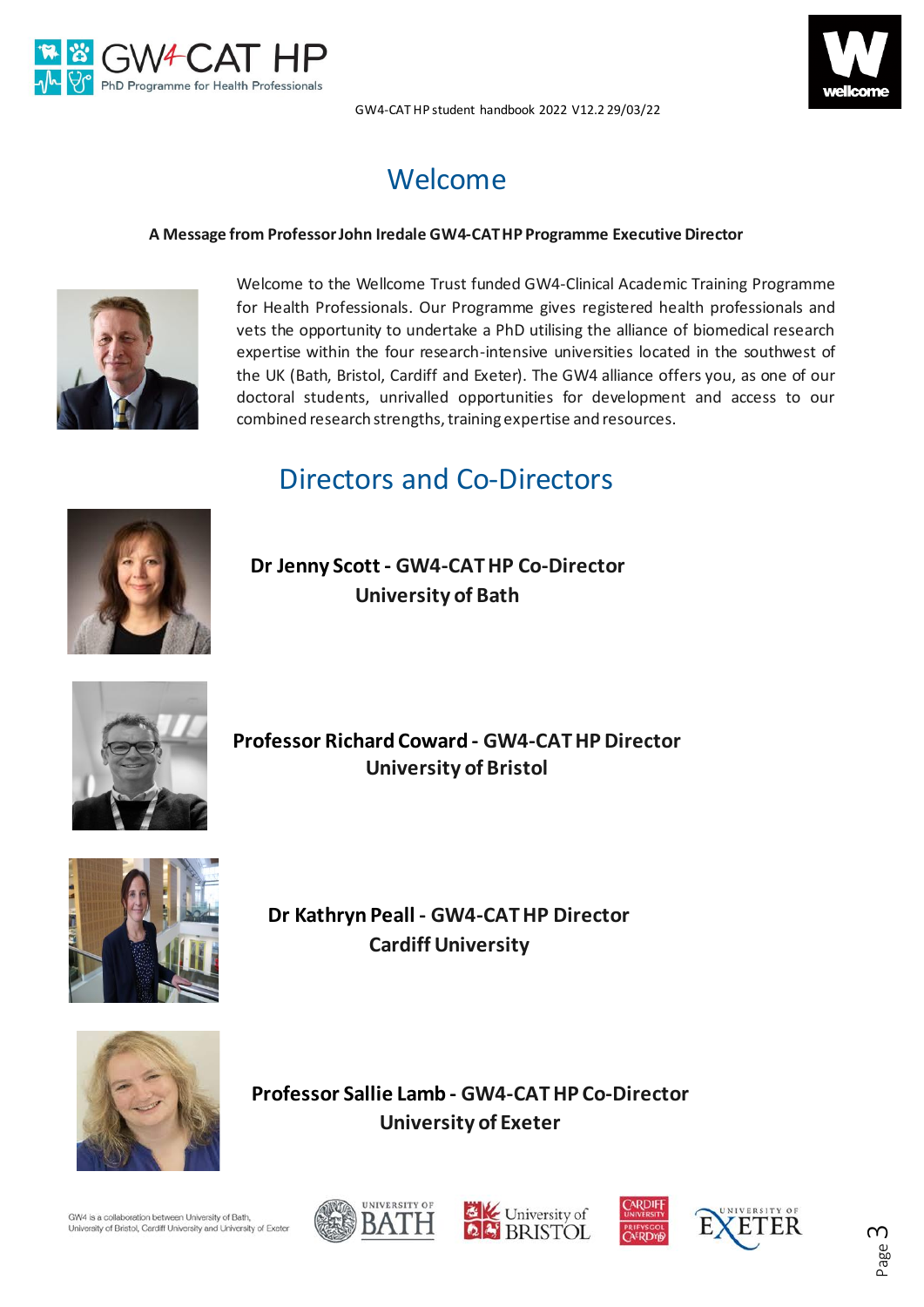



### <span id="page-3-0"></span>**Contacts**

### **GW4-CAT HP Team**

Your first points of contact for any aspects of the GW4-CAT HP programme across the partnership are the GW4-CAT Programme Manager or Administrator. If you have any supervisory /project issues, please let a member of the GW4-CATHP programme team know:

**GW4 -CAT HP Programme Manager Dr Jayne Bailey**  GW4-CAT@bristol.ac.uk +44 (0)117 455 5260

**GW4-CAT HP Administrator Tracey Jarvis** GW4-CAT@bristol.ac.uk +44 (0)117 455 7589

### **Office Hours: 09:30-16:00 Tuesdays, Wednesdays, Thursdays (subject to review). Working from home some days in accordance with current guidance.**

#### **Academic Contacts**

For matters regarding academic aspects of the delivery of the programme across the partnership or within each institution, the Programme Manager should be the initial point of contact, alternatively the Co-Directors or Institutional Leads should be able to provide assistance.

**University of Bath: Co-Director:** Dr Jenny Scott [prsjs@bath.ac.uk](mailto:prsjs@bath.ac.uk) **Institutional Lead:** Professor Neil McHugh [prsnjm@bath.ac.uk](mailto:prsnjm@bath.ac.uk)

**University of Bristol: Director:** Professor Richard Coward [Richard.Coward@bristol.ac.uk](mailto:Richard.Coward@bristol.ac.uk) **Institutional Lead:** Professor Linda Wooldridge [linda.wooldridge@bristol.ac.uk](mailto:linda.wooldridge@bristol.ac.uk)

**Cardiff University: Director:** Dr Kathryn Peall [peallkj@cardiff.ac.uk](mailto:peallkj@cardiff.ac.uk) **Institutional Lead:** Professor Donald Frase[rfraserdj@cardiff.ac.uk](mailto:fraserdj@cardiff.ac.uk)

**University of Exeter: Co-Director:** Professor Sallie Lamb [S.E.Lamb@exeter.ac.uk](mailto:S.E.Lamb@exeter.ac.uk) **Institutional Lead:** Professor Angela Shore [A.C.Shore@exeter.ac.uk](mailto:A.C.Shore@exeter.ac.uk)









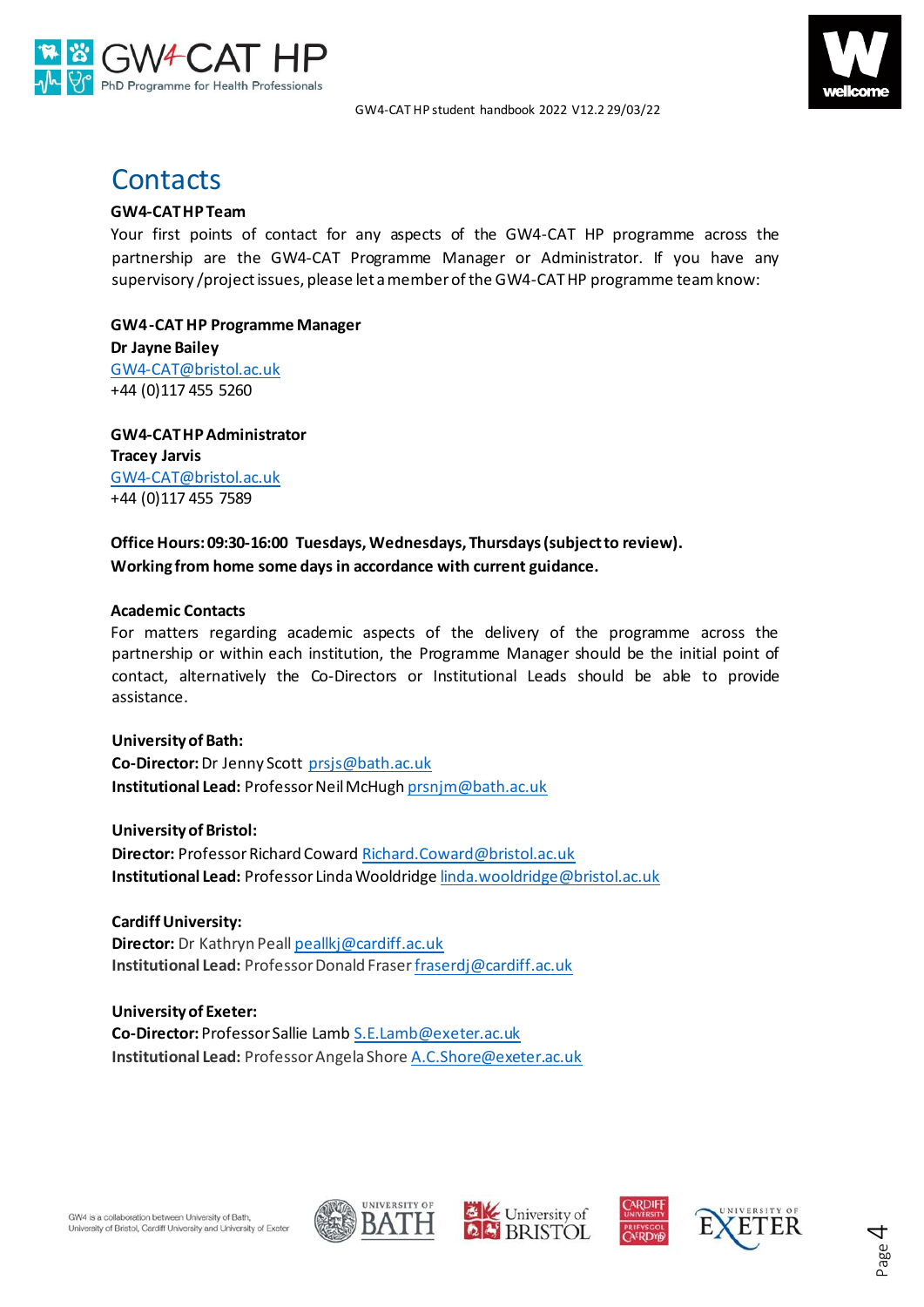



#### **Institutional Contacts**

Your home institution is where your Senior Supervisor is based. You will need to contact your local PGR administration team before you officially start your PhD in order to register as a PhD student. In the first instance, contact the Postgraduate Research Administrator within your school who should be able to provide further instructions or more information. Any questions regarding annual progress monitoring and holiday allowance, for example, should be directed to these contacts.

As you will also be a member of staff, you will need to contact the relevant HR team in order to start the process of appointment prior to commencing your PhD in order that you can be paid. We will assist you with this.

If you are unsure who you should direct a specific query to, ask a member of the GW4-CAT HP programme team who will liaise with the institutional teams to facilitate you registering for your PhD and being appointed as a member of staff.

### <span id="page-4-0"></span>Important Documentation

This handbook contains useful information about the Wellcome Trust funded GW4-CATHP clinical PhD Programme for Health Professionals, its structure, access to training and development opportunities and useful contacts. Please read it carefully and keep it for future reference. The handbook will be reviewed annually, and the most up-to-date copy will be available on our website.

It is your responsibility to understand the rules and regulations that govern your PhD, so you should also read the regulations and codes of practice for your home university:

- **University of Bath:** <https://www.bath.ac.uk/publications/regulations-for-students-2021-22/>
- **University of Bristol:** [http://www.bristol.ac.uk/academic-quality/pg/cop](http://www.bristol.ac.uk/academic-quality/pg/cop-research-degrees.html)[researchdegrees.html](http://www.bristol.ac.uk/academic-quality/pg/cop-research-degrees.html)
- **Cardiff University:** [http://www.cardiff.ac.uk/public-information/policies-and](http://www.cardiff.ac.uk/public-information/policies-and-procedures/academic-regulations)[procedures/academic-regulations](http://www.cardiff.ac.uk/public-information/policies-and-procedures/academic-regulations)
- **University of Exeter:** <http://www.exeter.ac.uk/postgraduate/apply/policy/>

Please also ensure you check your home university e-mail address regularly as **all communications related to your studentship will be sent to this e-mail address**.







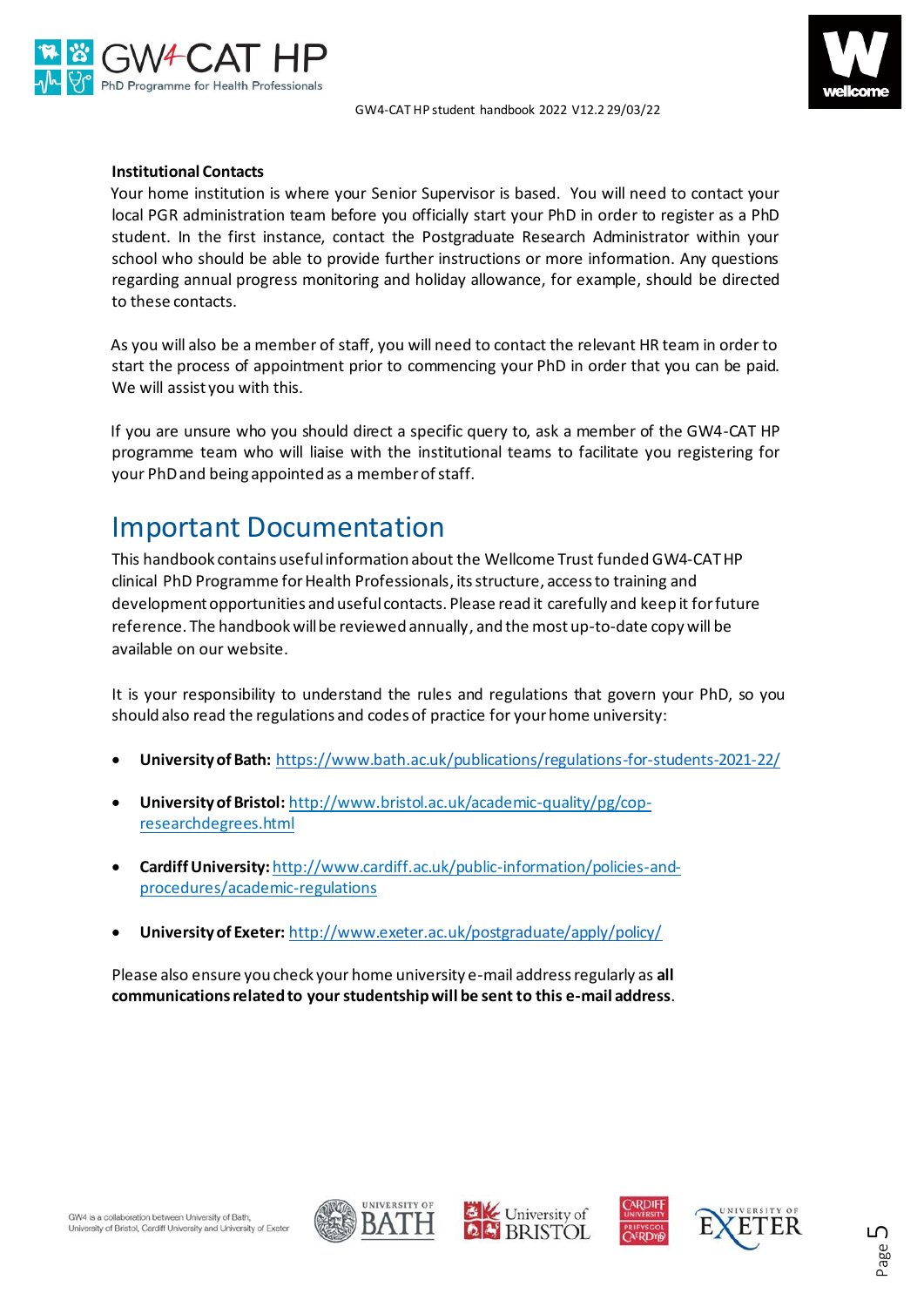



## <span id="page-5-0"></span>Wellcome Trust Documentation

The Wellcome Trust require that you log onto your grant tracking link and follow the guidance that will be issued to you early on in the PhD (usually around October).

In addition, you will find the following Wellcome Trust documents of use:

<https://wellcome.org/grant-funding/guidance/grant-funding-policies>

- **Wellcome Trust grant conditions**: [www.wellcome.ac.uk/Managing-a-grant/Starting-a-grant/WTD038417.htm](http://www.wellcome.ac.uk/Managing-a-grant/Starting-a-grant/WTD038417.htm)
- **Guidelines on good research practice:** [https://wellcome.org/grant](https://wellcome.org/grant-funding/guidance/good-research-practice-guidelines)[funding/guidance/good-research-practice-guidelines](https://wellcome.org/grant-funding/guidance/good-research-practice-guidelines)
- **Regulation and Policy on working with animals:**  [https://wellcome.ac.uk/funding/managing-grant/use-animals-medical-and-veterinary](https://wellcome.ac.uk/funding/managing-grant/use-animals-medical-and-veterinary-research)[research](https://wellcome.ac.uk/funding/managing-grant/use-animals-medical-and-veterinary-research)
- **Policy on data, software and materials management and sharing:** [https://wellcome.ac.uk/funding/managing-grant/policy-data-software-materials](https://wellcome.ac.uk/funding/managing-grant/policy-data-software-materials-management-and-sharing)[management-and-sharing](https://wellcome.ac.uk/funding/managing-grant/policy-data-software-materials-management-and-sharing)
- **UK clinical academic training in medicine and dentistry: principles and obligations:** [https://wellcome.ac.uk/sites/default/files/ClinicalPrinciples\\_and\\_Obligations\\_170112.pdf](https://wellcome.ac.uk/sites/default/files/ClinicalPrinciples_and_Obligations_170112.pdf)
- **Bullying and Harassment Policy:** <https://wellcome.ac.uk/funding/guidance/bullying-and-harassment-policy>
- **Research Misconduct Policy:** <https://wellcome.org/grant-funding/guidance/research-misconduct>

# <span id="page-5-1"></span>Wellcome's Expectations of GW4-CAT HP Programme:

This Wellcome scheme funds PhD Programmes that offer health professionals outstanding research training in supportive and inclusive research environments. Programmes should address the aims of creating knowledge, building research capability, and training a diverse group of future leaders in clinical academia. The ambition is to create and support a positive, enabling, and diverse clinical academic ecosystem, through catalysing exemplar Programmes of clinical research training.

Wellcome's intended short-term outcomes:

- To fund bold and creative high-quality research
- To support capacity building of academic health professionals







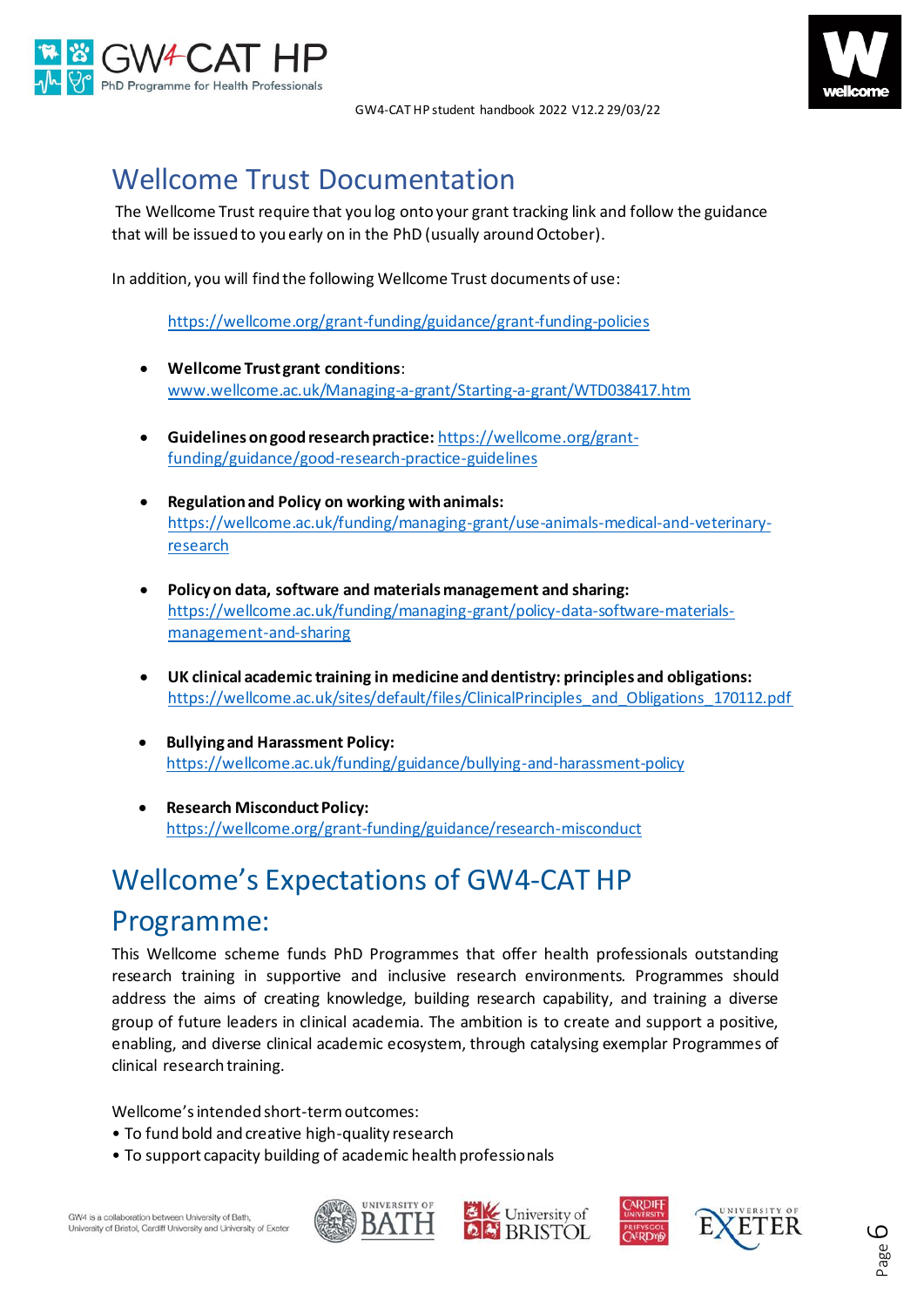

- To create and support positive and enabling research ecosystems
- Wellcome's intended medium- and long-term outcomes:
- To build and empower a diverse and creative clinical academic workforce that can solve urgent health challenges and bring new insights into how life works
- To positively transform the culture that health research is embedded within

#### **Your Title as a GW4-CAT HP funded fellow:**

This will be "**GW4-CATHP PhD Programme for Health Professionals PhD Programme Fellow".** Wellcome have discouraged use of the title 'Wellcome PhD Fellow' as this term does not accurately reflect fellows who are enrolled on the Programme but are funded from other sources.

#### **Personal Supervision**

You will have a senior supervisor from the list of Wellcome Trust approved supervisors and one or more co-supervisors, who may be located at a GW4 institution other than your own. We strongly recommend that you include supervisors from at least 2 of the 4 institutions.

Regulations concerning frequency of supervisory meetings etc. will be determined by the institution of your senior supervisor. It will be your responsibility to arrange meetings with your supervisors throughout the year, including those off-site, by mutual consent, however, this will be monitored by the Programme Manager to ensure that the supervision you receive is satisfactory.

You may find that you have the opportunity to conduct research and/or spend time at one of the other GW4 institutions. When based at a different institution, please ensure you follow their local rules and procedures.

### <span id="page-6-0"></span>Clinical Adviser

As part of the GW4-CAT HP programme you are required to select a clinical adviser who should be carefully chosen, from your specialty, to support you in your career ambitions. Your adviser will offer career guidance and play a crucial supportive role throughout the PhD process. Your chosen adviser does not have to be employed by one of the three participating institutions but should be currently working within a professional capacity in your discipline.

### <span id="page-6-1"></span>Mentor

Useful guidance and resources outlining the benefits of mentoring throughout your career is provided by the Academy of Medical Sciences

[https://acmedsci.ac.uk/grants-and-schemes/mentoring-and-other-schemes/mentoring](https://acmedsci.ac.uk/grants-and-schemes/mentoring-and-other-schemes/mentoring-programme)[programme.](https://acmedsci.ac.uk/grants-and-schemes/mentoring-and-other-schemes/mentoring-programme)

We are currently developing a formal mentoring programme with veterinary colleagues. It is likely that this scheme will be delivered through the Royal College.

A GW4-CATHP Guidance document: GW4-Clinical Academic Training Programme







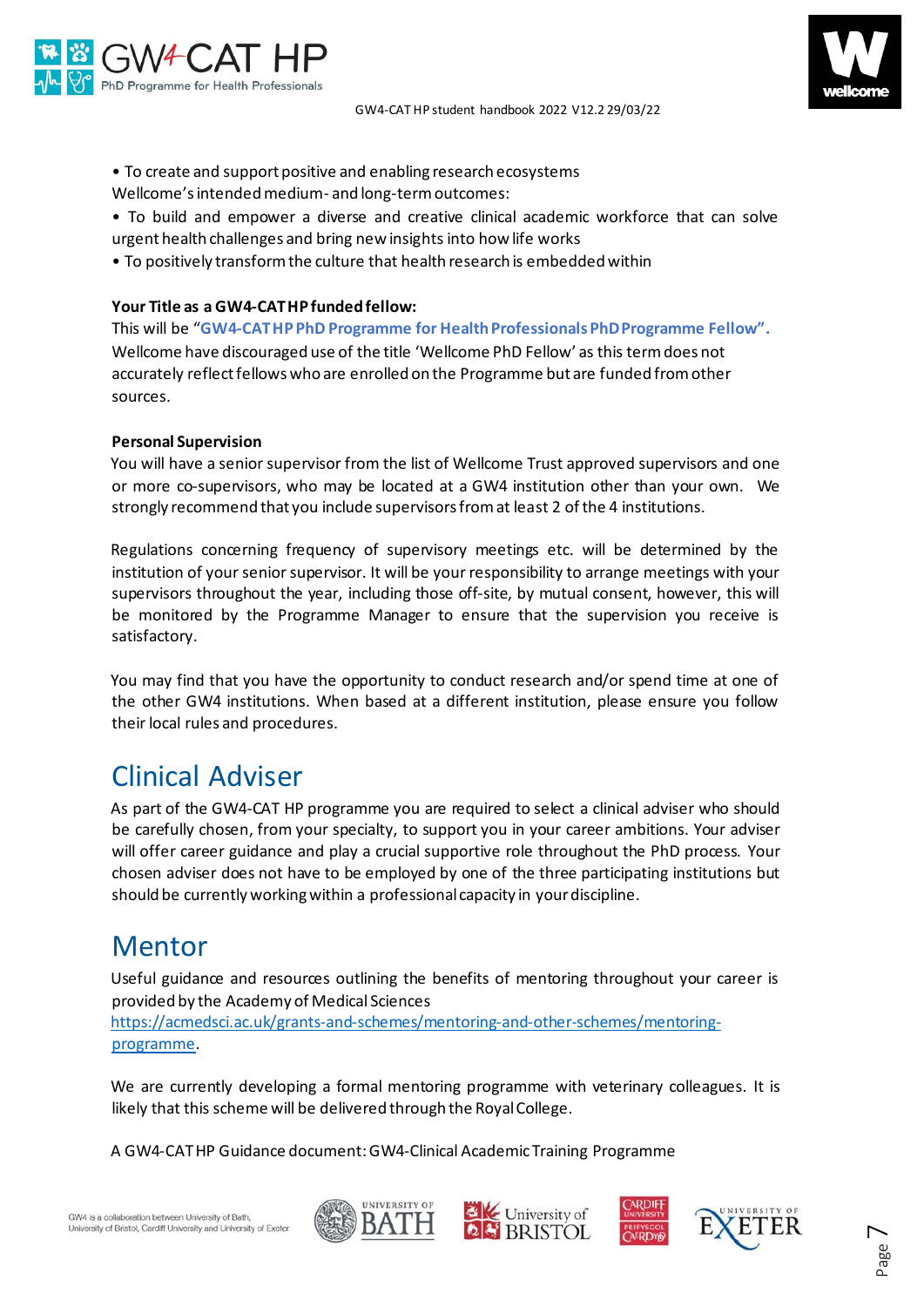



Mentor and Mentee Guidance - has been produced and is available on the GW4-CAT HP website: [https://gw4-cat.ac.uk/wp-content/uploads/sites/6/2018/05/GW4-CAT-Mentor-](https://gw4-cat.ac.uk/wp-content/uploads/sites/6/2018/05/GW4-CAT-Mentor-Mentee-guidance.pdf)[Mentee-guidance.pdf](https://gw4-cat.ac.uk/wp-content/uploads/sites/6/2018/05/GW4-CAT-Mentor-Mentee-guidance.pdf)

### <span id="page-7-0"></span>Progress Monitoring

You will be registered for a higher degree at the home university of your senior supervisor and will be subject to their local procedures for performance monitoring, progression between years and thesis examination. Your home School will be responsible for your annual progress monitoring.

The GW4-CAT HP Directors will also conduct an annual review with you and your supervisors. This will not duplicate your home university review but will be an opportunity for the Directors to find out how you are getting on and for you to feedback on progress and any other concerns. We will prompt you regarding timing of this, but it will be your responsibility to arrange your Director review.

The GW4-CAT HP Programme will monitor your accomplishments so that we can report back to the Wellcome Trust, who ask for an annual report.

## <span id="page-7-1"></span>Visiting Student Status

It is possible for visiting status to be arranged in your secondary research institution. Please contact the GW4-CAT HP Administrator or relevant postgraduate administrator for the necessary forms to complete. This will allow you to use their facilities (e.g. the library, courses, the gym, etc.) To be able to access the internet at each of the sites, please ensure you activate Eduroam by following your local institutional guidelines in advance of your visit or ensure secure wifi is available.

## <span id="page-7-2"></span>Additional Responsibilities

For the duration of the PhD it is expected that fellows will not spend more than a maximum of 8 hours per week carrying out additional responsibilities. This includes, but is not limited to, work or clinics, teaching responsibilities and any other *ad hoc* work not directly related to your PhD research.

## <span id="page-7-3"></span>Conference Attendance

As a rule of thumb, we would normally expect you to attend one major overseas conference towards the end of your PhD just at the time at which you have lots of data to present (in either oral or poster form) and when you will be preparing to write your thesis. The cost of attending a conference relating to your PhD research can be reclaimed from your travel and training budget provided it does not exceed the budget maximum. (See the finance section below.)







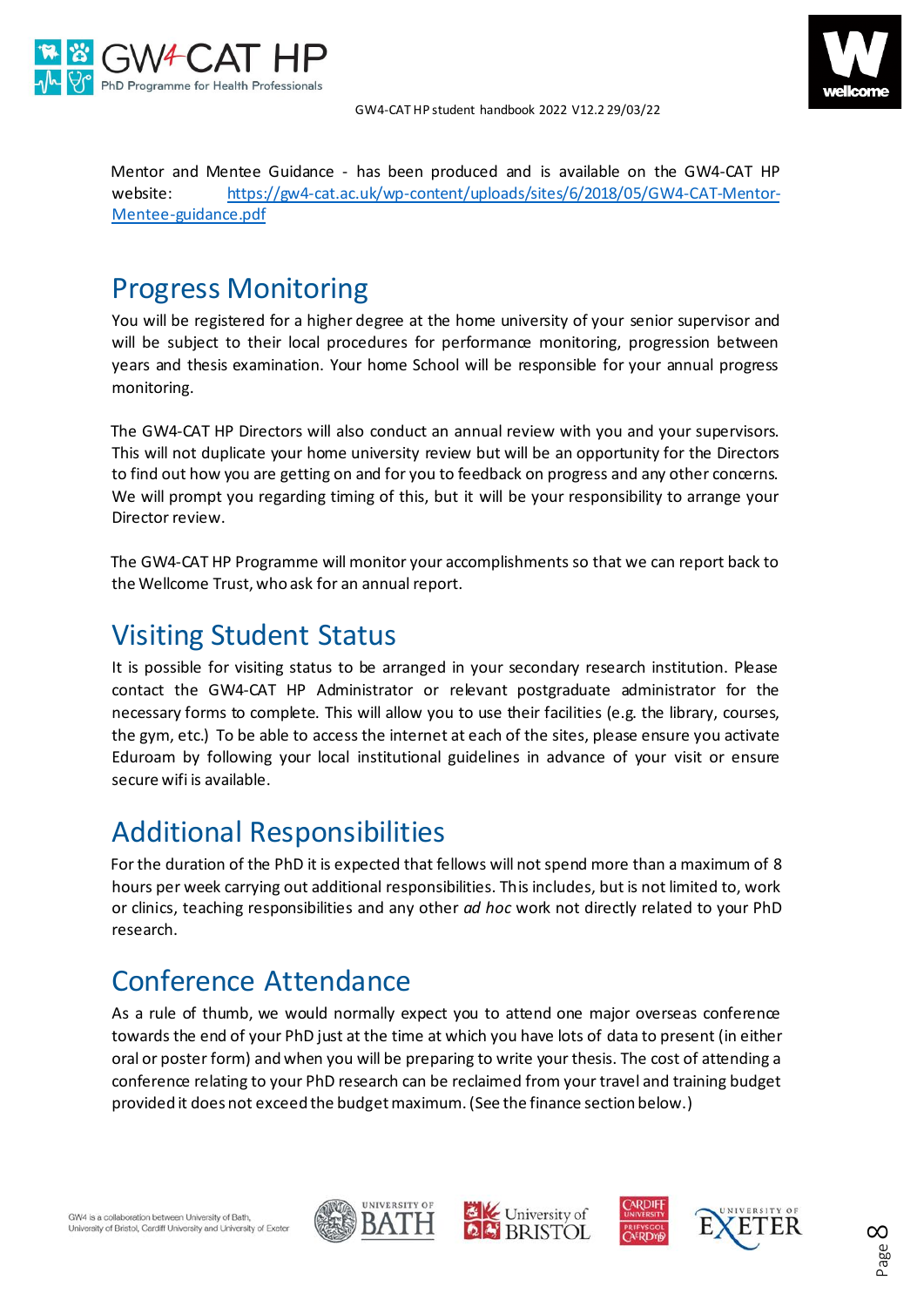



Conference attendance for non-Wellcome Trust related research work should not be funded from your Wellcome Trust budget. However, it is permissible to seek funding from other sources to finance attendance at these conferences.

### <span id="page-8-0"></span>Training and Cohort Activities

The GW4 Clinical Academic Training Programme for Health Professionals has a strong emphasis on developing the skills and training you require in your journey towards a clinical academic career.

You are required to attend the introduction and induction days, training events and annual meetings, which will help to establish and develop the cohort. We will attempt to organise such events in collaboration with you to ensure that caring and other responsibilities are considered. There will be ongoing cohort-building and networking activities throughout your 3-year PhD.

#### **Annual Research Training Induction**

The annual induction is very different to the initial introduction week as it is designed as an opportunity for you to develop key skills, especially those that are necessary in the first stages of a research degree, and for you to foster connections with the other members of your cohort.

A number of team-building activities, training workshops and presentations will be organised within an informal setting. It is the opportunity for you to ask questions and develop your early stage researcher networks. Attendance is compulsory, unless valid reasons for absences are given to the Programme Manager in advance.

The GW4-CAT HP Research Training Induction Programme will run over three days and usually takes place early in September. Lunch, transport costs between sites and accommodation reimbursement (if required) will be provided.

#### **Research and Specialist Training**

Fellows will also have access to a wide range of core and specialist training modules to support their research and career ambitions.

In order to ensure that each fellow can access the training they require, they will complete a training needs assessment and develop a training plan alongside their supervisory team within the first month of starting their PhD.

Fellows will receive the £5000 towards travel and training which will be used as financial support towards specialist courses or training on an individual basis.

#### **GW4 Transferable Skills Training**

GW4-CAT HP Fellows will also have access to a wide range of transferable skills training, including communication, writing skills and project management, at all the participating GW4 universities (subject to availability). Course fees and travel will be paid out of your £5000 travel and training budget.







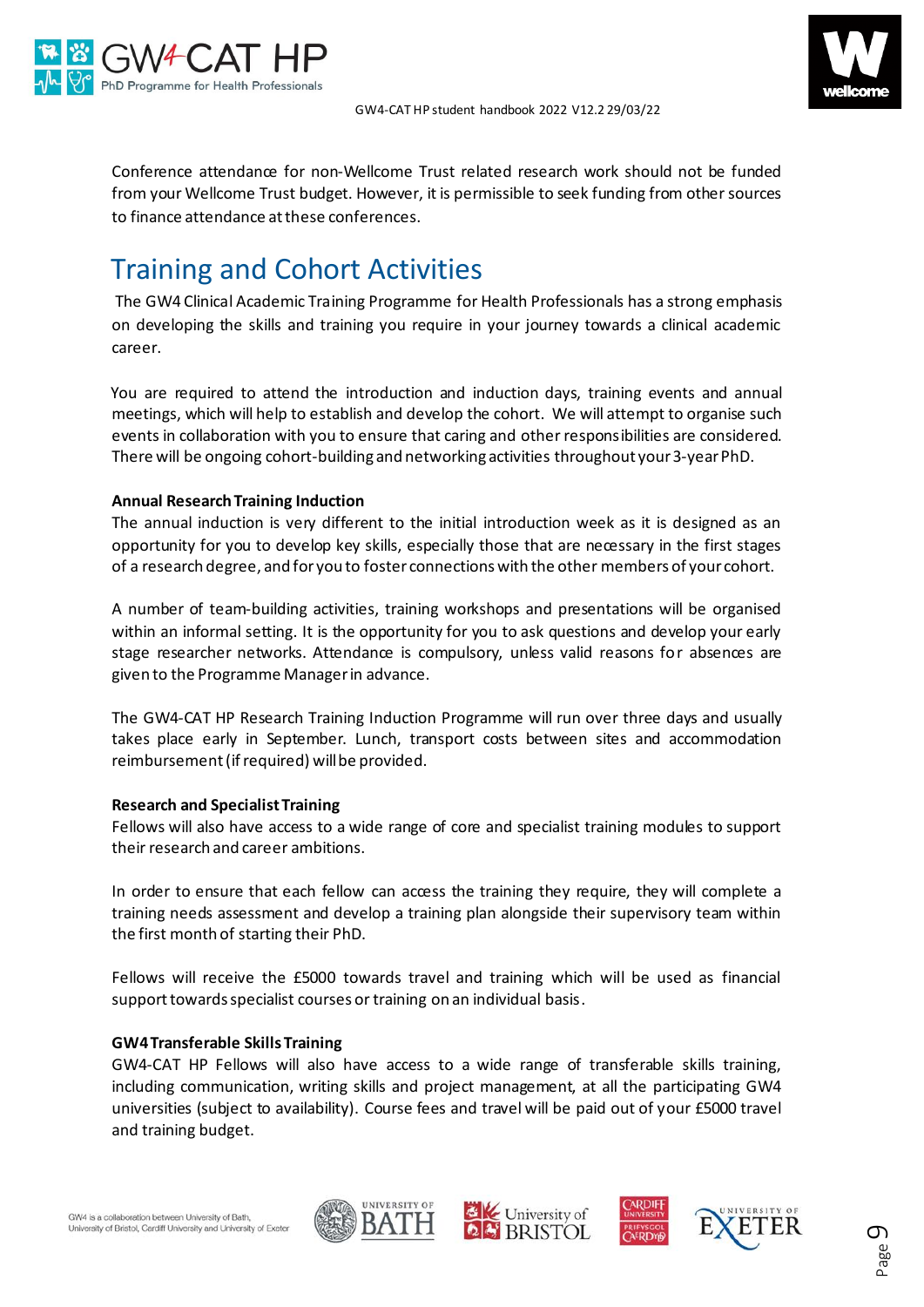



It is expected that Fellows will access a minimum of two transferrable skills training sessions per year as part of their GW4-CAT HP PhD.

A full list of training for postgraduate researchers is available at each of the respective universities:

#### **University of Bath:**

<https://www.bath.ac.uk/departments/doctoral-college/>

**University of Bristol:**  <http://www.bristol.ac.uk/doctoral-college/ppd/whats-available/catalogue/>

**Cardiff University:** <http://www.cardiff.ac.uk/doctoral-academy>

**University of Exeter:** <http://as.exeter.ac.uk/rdp/postgraduateresearchers/>

**The GW4 doctoral training programmes** page also lists opportunities: <http://gw4.ac.uk/doctoral-development-opportunities/>

As you will be registered as a student and a member of staff at your respective institutions, i.e. where your senior supervisor is based, you should also have access to a variety of academic staff development courses, including learning and research skills. This may not count for all courses at all universities so please email the relevant administrative contact to enquire about your eligibility for a specific course before booking.

**University of Bath:** <https://www.bath.ac.uk/topics/staff-learning-and-development/>

**University of Bristol:** <http://www.bristol.ac.uk/staffdevelopment/academic/>

**Cardiff University:** <http://extranet.cardiff.ac.uk/gw4/cardiff-researcher-programme>

**University of Exeter:** <http://as.exeter.ac.uk/rdp/researchstaff/ecr-exeter/>

To access workshops and training at institutions other than your own, you will need to email the relevant contact for the course that you would like to attend, explaining that you are part of the GW4-CAT HP Programme and outlining the workshop details.

#### **Post-PhD Support**

Successful Fellows will be supported to seek a post-doctoral position, which is core to the training philosophy of GW4-CAT HP. Directors will liaise with the relevant bodies to identify post-doctoral research opportunities in advance of PhD completion date and this will be an ongoing part of a Fellows journey.







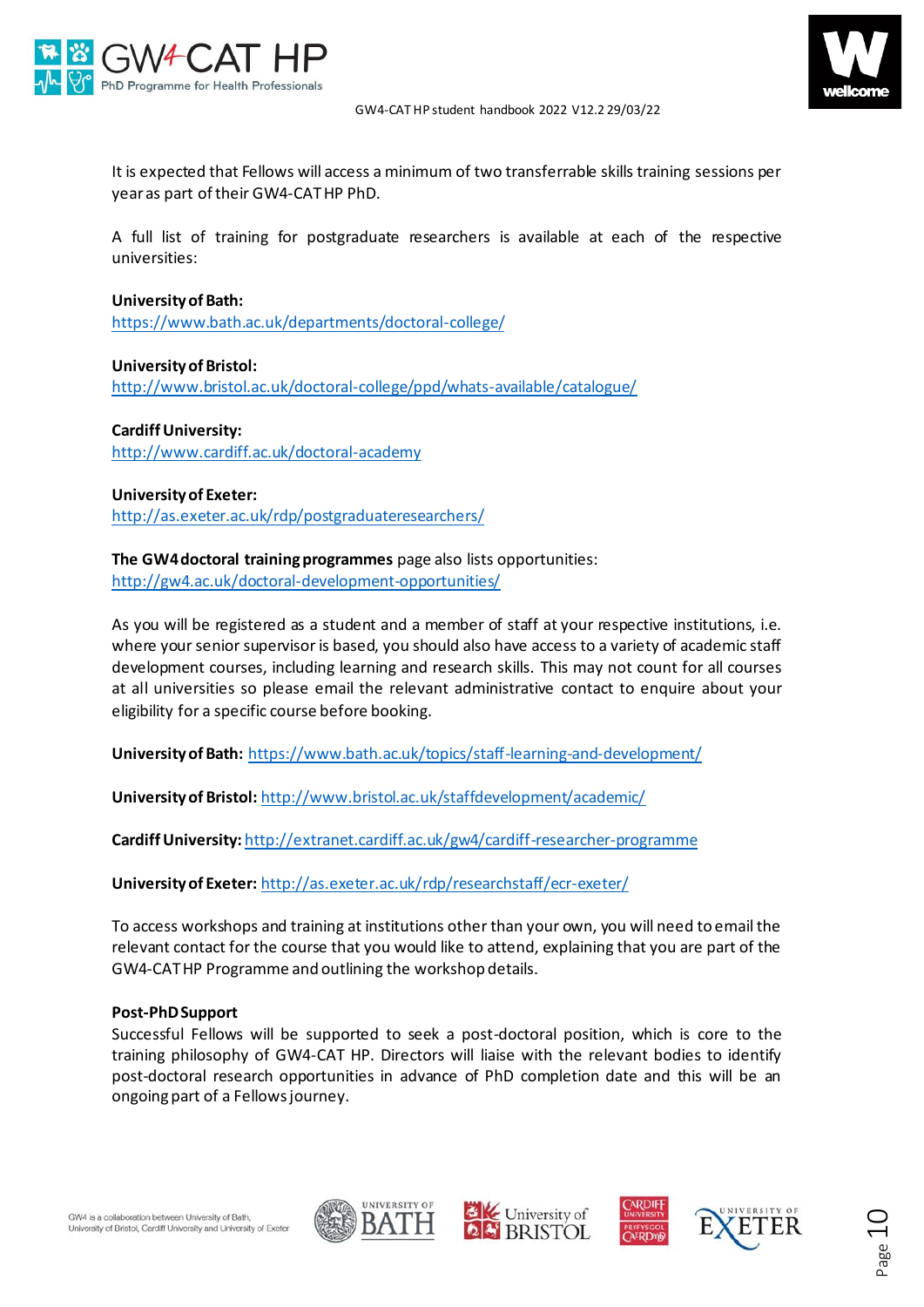



### <span id="page-10-0"></span>Finance

Your GW4-CAT HP Fellowship has been awarded for a period of 3 years (full time) from the agreed start date and pro rata for part-time if agreed in advance by the Programme Directors and relevant Deanery (for medics and dentists). The Fellowship includes PhD tuition fees, which are paid from our grant direct to your home institution, not from your agreed consumables budget.

You will request a budget for your research project as part of the project proposal stage of the GW4-CAT HP programme. Funding of equipment is not usually included since we expect the research environment of the supervisory teams to be well provisioned. The research budget will be finally agreed with the programme directors after your project interview and once the final draft of your proposal has been submitted and approved. There is an expectation that the consumables budget should be between £15-35K and all costs need to be fully justified.

As a GW4-CAT HP Fellow, you are expected to monitor your budgets in liaison with your supervisor. If you underspend your allocated budget in your first year, this can be carried over into the following years of your PhD. Similarly, if you need to draw down funds from the following year to meet an exceptional need, this can be arranged through your supervisor.

Funds to attend conferences or meetings, such as fees, travel and subsistence, or for specialist training sessions must be taken from the allocation of £5,000 to each trainee.

If you need to spend more than £5,000 in total on training and travel, then you are welcome to vire those funds from your consumables allocations – you will not need to ask our permission to do this but you should be aware that your total funding allocation will be cash limited (i.e. we cannot provide any top ups if you overspend as our overall grant is also cash limited!). We may consider a small additional allocation if you have an essential and fully justified additional training cost, however this will be an exception and not a rule.

For additional travel and training support, we strongly recommend that you consider applying to the many professional bodies and charitable organisations out there, of which you will already either be a member or you should strongly consider becoming a member, as many of these provide very generous travel grants to their members. However, we would urge that you make sure this adds real value and does not distract you from actually doing your research! Your supervisors will know the relevant bodies for you to approach.

## <span id="page-10-1"></span>Costs Incurred for Clinical Duties

Any costs incurred as part of your clinical duties, if you plan to work to ensure your clinical skills are maintained, will **not** be reimbursed from your PhD project budget. For example, travel to an NHS clinic will not be funded, unless you have budgeted for this as part of your project costs, which are part of your PhD.







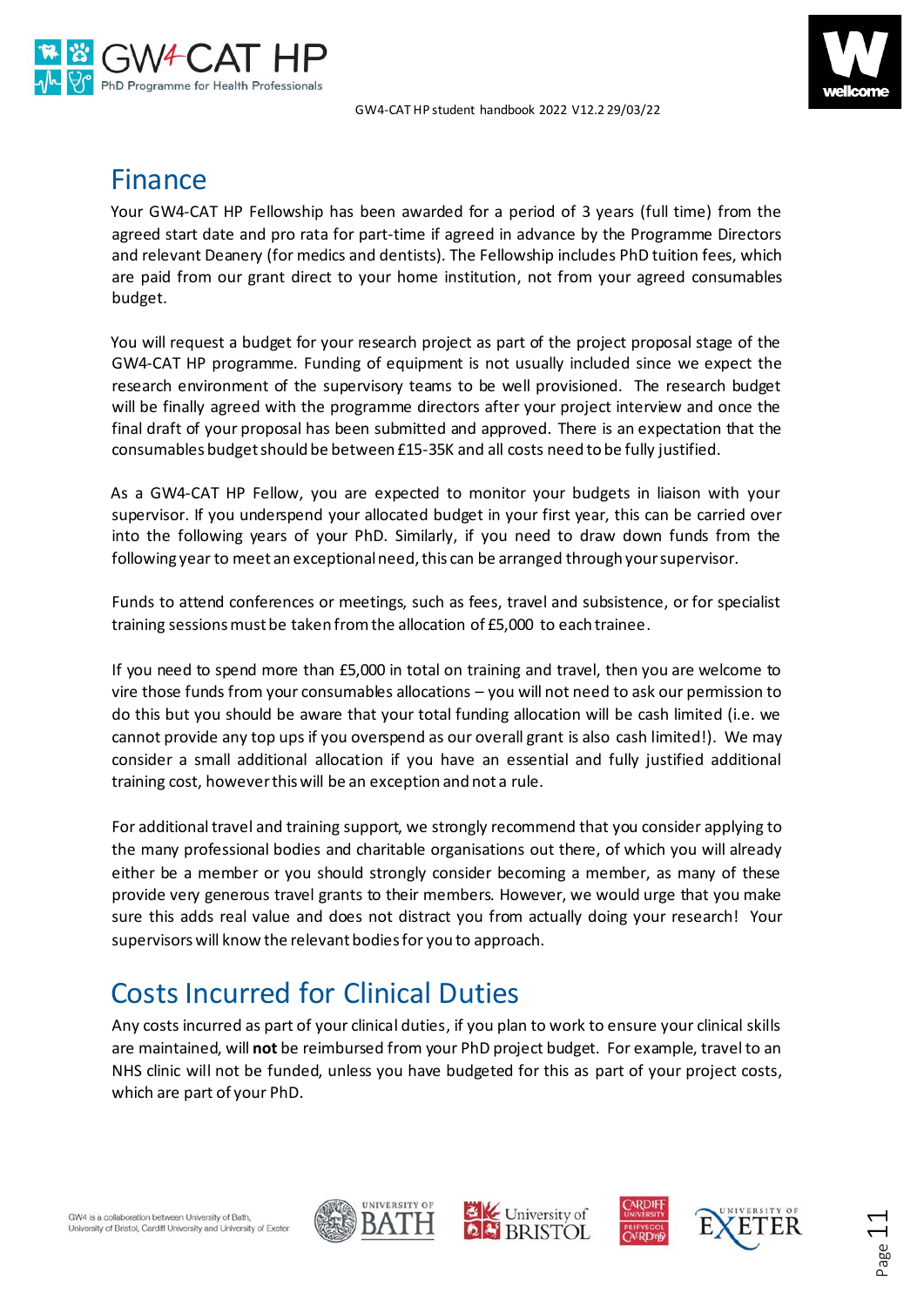



### <span id="page-11-0"></span>Carer Responsibilities

Each of the Universities have their own policy regarding additional financial support for primary carers. However, Wellcome have provided GW4-CAT HP with an allocation of funds to support carer responsibilities. To access this fund, please first discuss with the GW4-CAT HP Programme Manager.

The information detailed below is correct at the time of going to press.

### **Universityof Bristol**

The University Travel, Subsistence and Expenses Policy aims to make sure that those with caring responsibilities have equal access to training and development opportunities. It covers care for both young children and elderly or disabled dependents.

• Caring-related expenses are a normal expense alongside associated travel and subsistence expenses. In the first instance any claim for carers responsibilities should be referred the GW4- CAT HP Hub team.

### **Cardiff University**

Cardiff University will review applications for additional financial support for primary carers to attend conferences on a case-by-case basis. Requests in the first instance should be referred to GW4-CATHP hub.

#### **University of Exeter**

Exeter University recognises that attending conferences may involve extra financial burden for staff with parental or adult caring responsibilities, where they are the primary carer. In accordance with HMRC regulations, staff in that situation may claim up to £200 for additional costs incurred to enable them to attend the conference.

More information and conditions are available in the [Expenses Policy](http://www.exeter.ac.uk/finance/policies/expenses/) under 'Other Business Expenses'. As part of our Athena SWAN submission, we'd be interested to hear from anyone who has benefitted from this policy – please contact Sarah Downing [\(s.downing@exeter.ac.uk\)](mailto:s.downing@exeter.ac.uk) if you have any feedback.

### <span id="page-11-1"></span>Expenses

#### **Pre-PhD Year Travel Expenses**

An amount of up to £150 is available for each fellow in their Pre-PhD year to claim for travel costs to partner institutions to meet potential supervisors. Reimbursement will be made from the general GW4-CAT HP budget, following the non-staff expenses claim process. In order to make a claim, a completed expense claim for should be submitted with supporting receipts within two weeks of travel, together with full details of the visit. You should submit this to GW4-CAT@bristol.ac.uk.

### <span id="page-11-2"></span>Fellows Representation on Management Board

As part of the GW4-CATHP programme there is the opportunity to act as a student representative on the Management Board. One or two Fellow representatives representing the







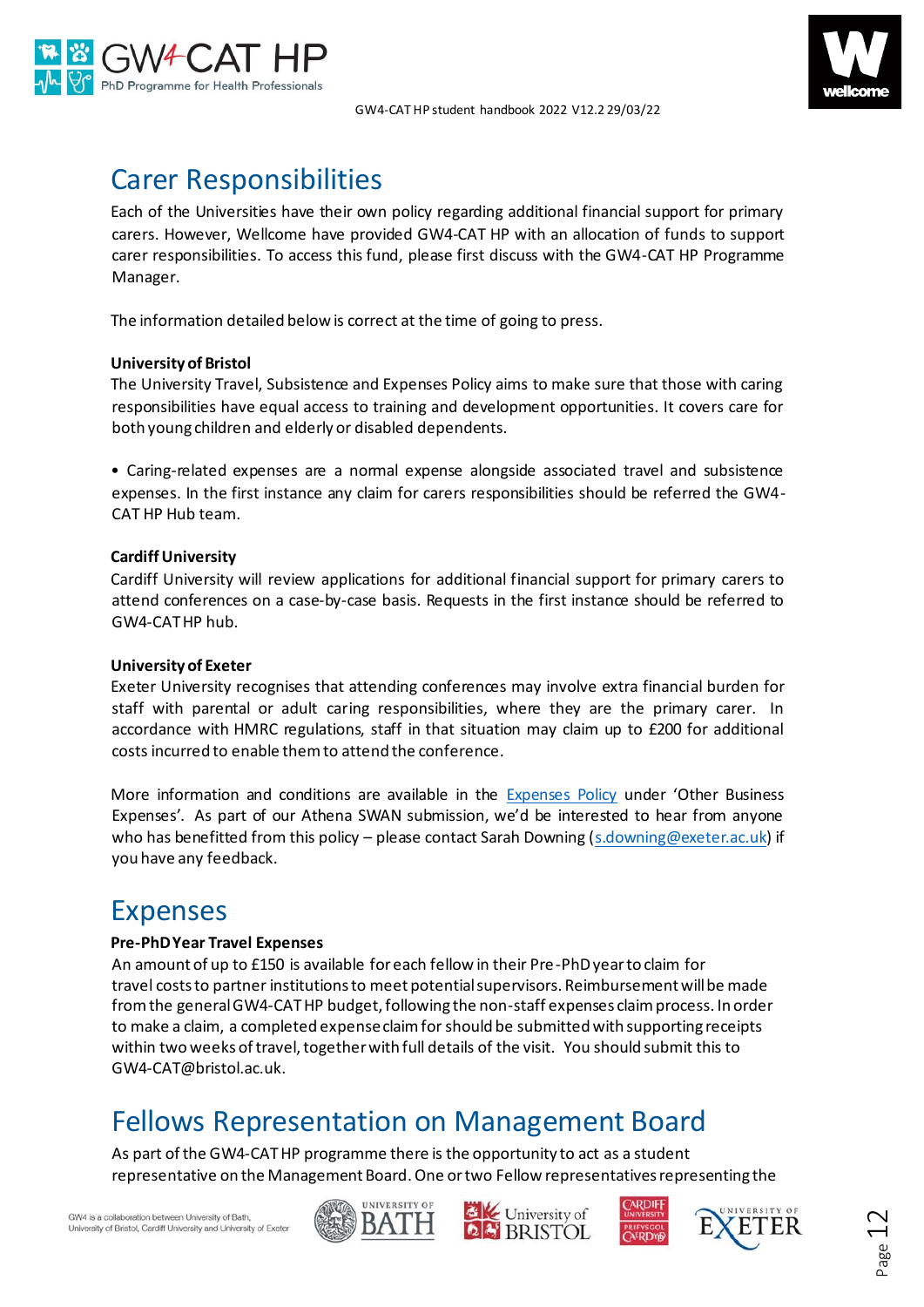



interests of all the professions included on the programme and the wider cohort. They will also be expected to develop a feeling of community and cohesion within the cohort, by organising events and establishing group activities where the dates are planned in advance.

Fellow representatives will be invited to provide feedback to the Management Board about ideas, issues and concerns on behalf of their fellow students. They may also be invited to assist in the recruitment process for future cohorts.

### **Equality diversity and inclusion (EDI)**

Your senior supervisor is the first point of contact for any EDI issues. They will also provide you with details of the relevant EDI representative within your institution who you can contact for further information. Alternatively, information can be found on the relevant institutional websites:

**University of Bath:** https://www.bath.ac.uk/professional-services/equality-diversity-andinclusion/

**University of Bristol:** https://www.bristol.ac.uk/inclusion/governance-policy-and-guidance/edipolicy-statement/

**CardiffUniversity:**[https://www.cardiff.ac.uk/study/student-life/student-support/equality](https://www.cardiff.ac.uk/study/student-life/student-support/equality-diversity-and-inclusion)[diversity-and-inclusion](https://www.cardiff.ac.uk/study/student-life/student-support/equality-diversity-and-inclusion)

### **University of Exeter:**

https://www.exeter.ac.uk/departments/inclusion/visionandpolicies/edivision/

## <span id="page-12-0"></span>Sharing of Data

You will be aware that the doctoral training programme you are undertaking may include collaboration between the GW4 universities, research organisations and other partners (including the Wellcome Trust). As a result, we may need to share information about you, which may include personal data with those partners. We will require your agreement to do this as part of the European General Data Protection Regulation 2016/679.

Your personal data is processed in accordance with the Data Protection Act 1998. University of Bristol will remain a data controller for the personal data it holds, and other universities, research organisations and/or partners may also become data controllers for the relevant personal data they receive a result of their participation with the collaborative programme of doctoral training. The processing and storage of your personal data may occur outside of the EEA.

Further information can be found on your registered University's data protection webpages. If you have any queries or concerns about the use of your personal data during your time as a student, please contact your local data protection team.







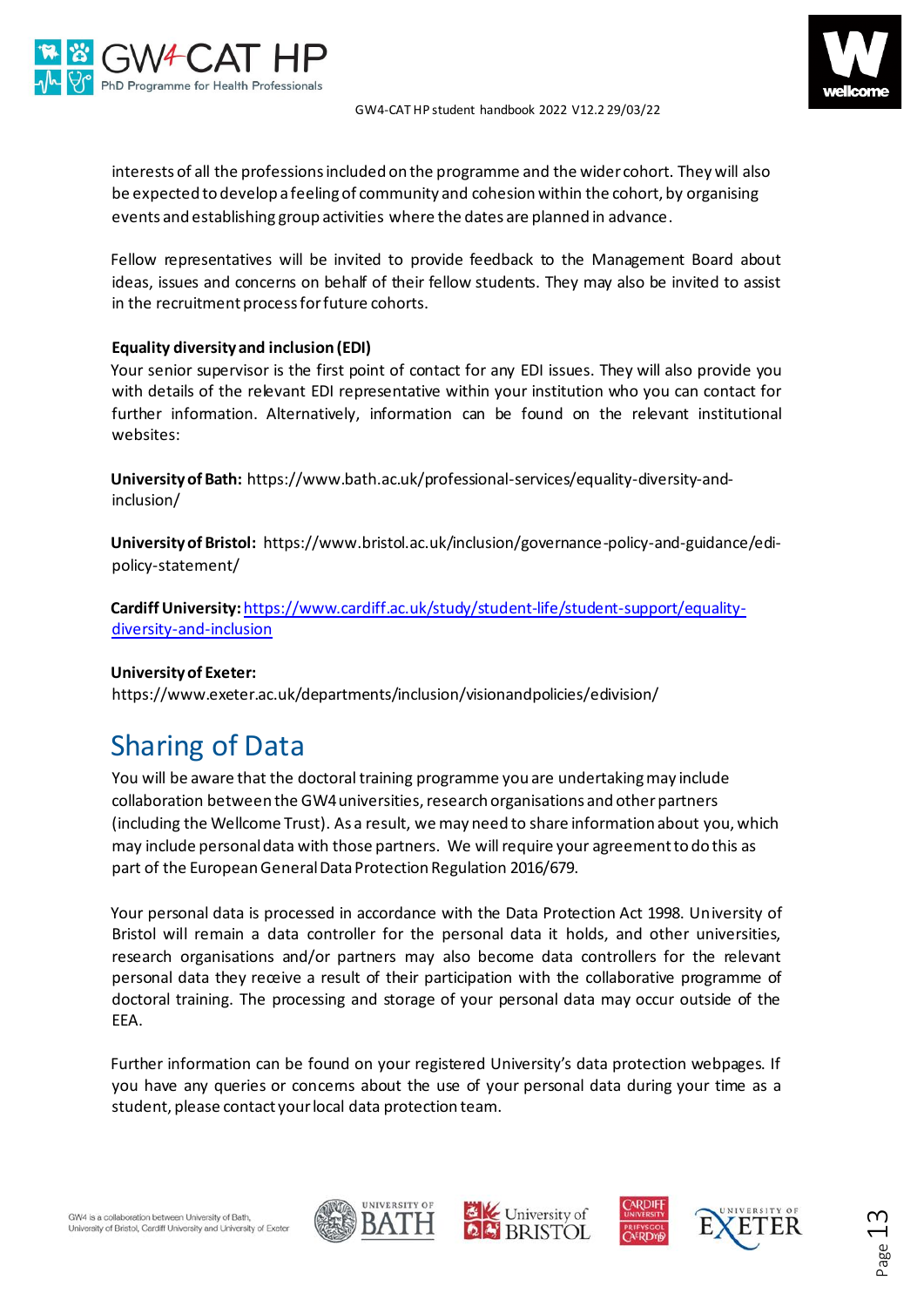



### <span id="page-13-0"></span>Acknowledgements

As you are in receipt of a Wellcome Trust-funded studentship, please ensure that you acknowledge the Wellcome Trust and GW4-CAT HP Programme support on all publications, presentations, exhibitions, press announcements and other similar events. If you wish to use Wellcome or GW4-CAT HP logos, such as on posters or in talks, please contact the GW4-CAT HP office.

Wellcome logos should be used as appropriate on websites, presentations, paperwork and promotional materials. Further information can be found here https://wellcome.org/grantfunding/guidance/logo-usage

## <span id="page-13-1"></span>Photographs

During cohort activities, photographs may be taken which may be used for publicity purposes for the GW4-CAT HP Programme, for example on the website, leaflets and posters or disseminated via Twitter. If you do not wish to give permission, please inform the photographer at the time.

## <span id="page-13-2"></span>Research Culture

The GW4-CAT HP Programme supports the Wellcome Trust's Research Culture reimagining research and how we work togethe[r https://wellcome.ac.uk/what-we-do/our-work/research](https://wellcome.ac.uk/what-we-do/our-work/research-culture)[culture.](https://wellcome.ac.uk/what-we-do/our-work/research-culture)









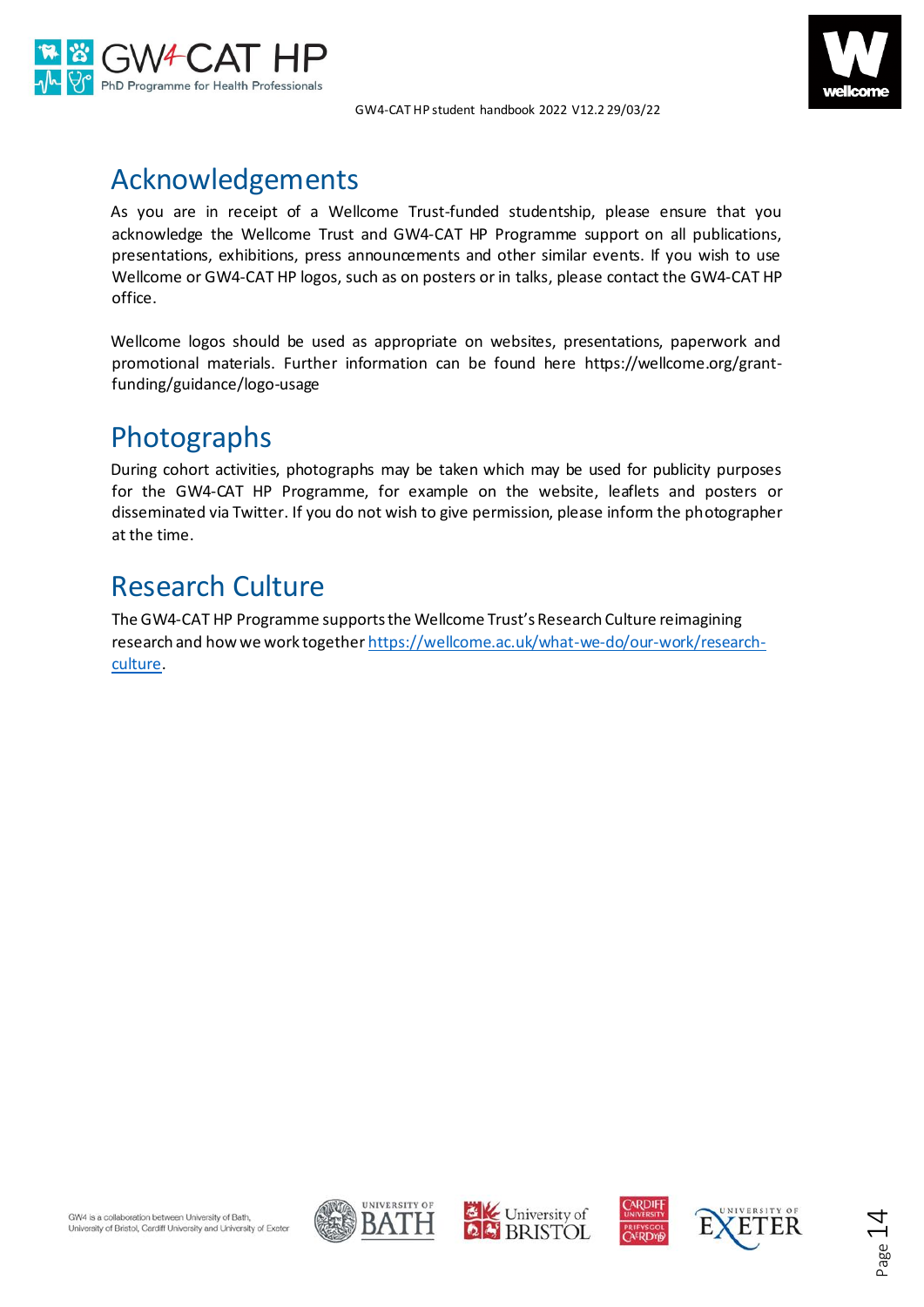



## <span id="page-14-0"></span>Appendix 1: Statements of Expectations

Wellcome Trust, RCUK, and other funders – Statement of Expectations for Postgraduate Training **Full text available at:**

https://www.ukri.org/files/legacy/skills/statementofexpectation-

revisedseptember2016v2-pdf/

The ambitions of the Research Councils (now UKRI) and the other funders who endorse this 'Statement of Expectations for Postgraduate Training' are to continue to develop highly skilled researchers to achieve impact across the whole economy, as well as developing the next generation of researchers to maintain national capability. PhD training is supported through a number of mechanisms; however, the principles set out below apply to all students irrespective of mechanism.

### **Expectations of the Students**

• Students should be actively involved in managing and directing their research project and training, taking advice from their supervisor.

• Students will be expected to develop the higher-level capabilities as outlined in the Researcher Development Statement.

• Where students get the opportunity to work in a non-academic environment, they should maximise the opportunity by seeking to understand the role of research within the organisation and the wider context.

• Students are expected to participate in training and networking opportunities provided by the funding body (Wellcome Trust and GW4-CATHP).

• Students should complete all information/reporting requests from the funding provider and ensure contact details are maintained.

### **GW4-CAT HP Programme Expectations of Students**

The GW4 Clinical Academic Training Programme for Health Professionalsfellowship you have been offered is part of a programme that trains postgraduate students in world-class research across the universities of Bath, Bristol, Cardiff and Exeter.

By accepting your offer of a GW4-CAT HP fellowship, you have agreed to abide by:

- the programme requirements as described in this Handbook
- the terms and conditions of the funder (Wellcome Trust)
- the Wellcome Trust 'Grant Conditions' and 'Good Research Practice' guides
- by the regulations and code of practice of your home institution for the duration of your doctoral studies and accept the jurisdiction of the Senate
- submit your thesis within 3 years (or agreed FTE) of starting the programme
- attend cohort activities when expected and to alert the Programme Team (GW4- CAT@bristol.ac.uk) as soon as possible if you are unable to attend
- monitor your consumables budget in liaison with your supervisor







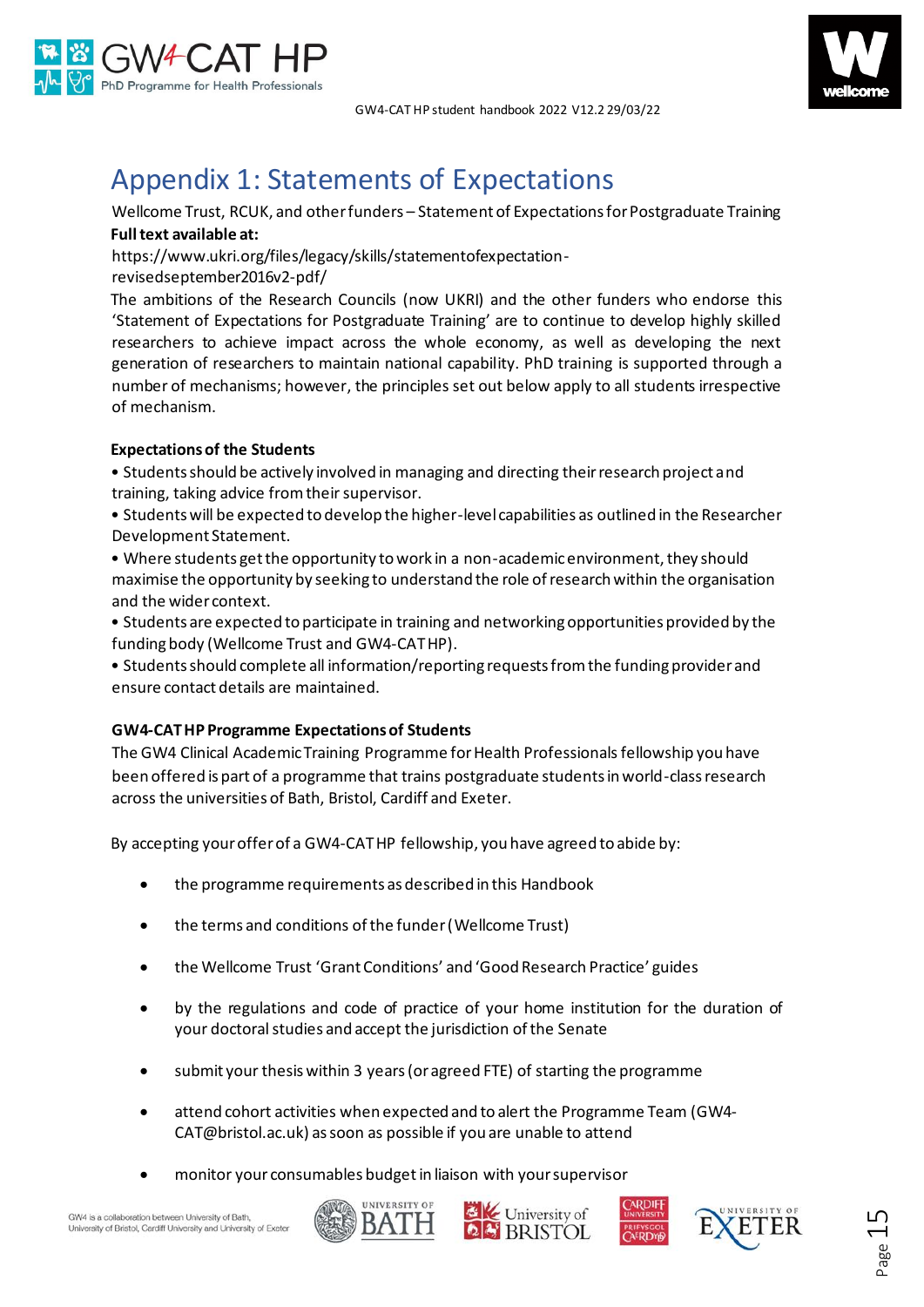



Please note, research across the GW4-CAT HP is diverse and addresses issues at a wide range of levels. You are expected to respect the differing research approaches and techniques used by colleagues and to behave in a considerate and professional manner at all times in your dealings with one another.

Healthy debate of research approaches and outcomes is a normal part of research and is welcomed. However, such discussions should always be conducted with respect for colleagues, acknowledging the validity of the diversity of views and approaches that can be expected in a broad programme of this type.







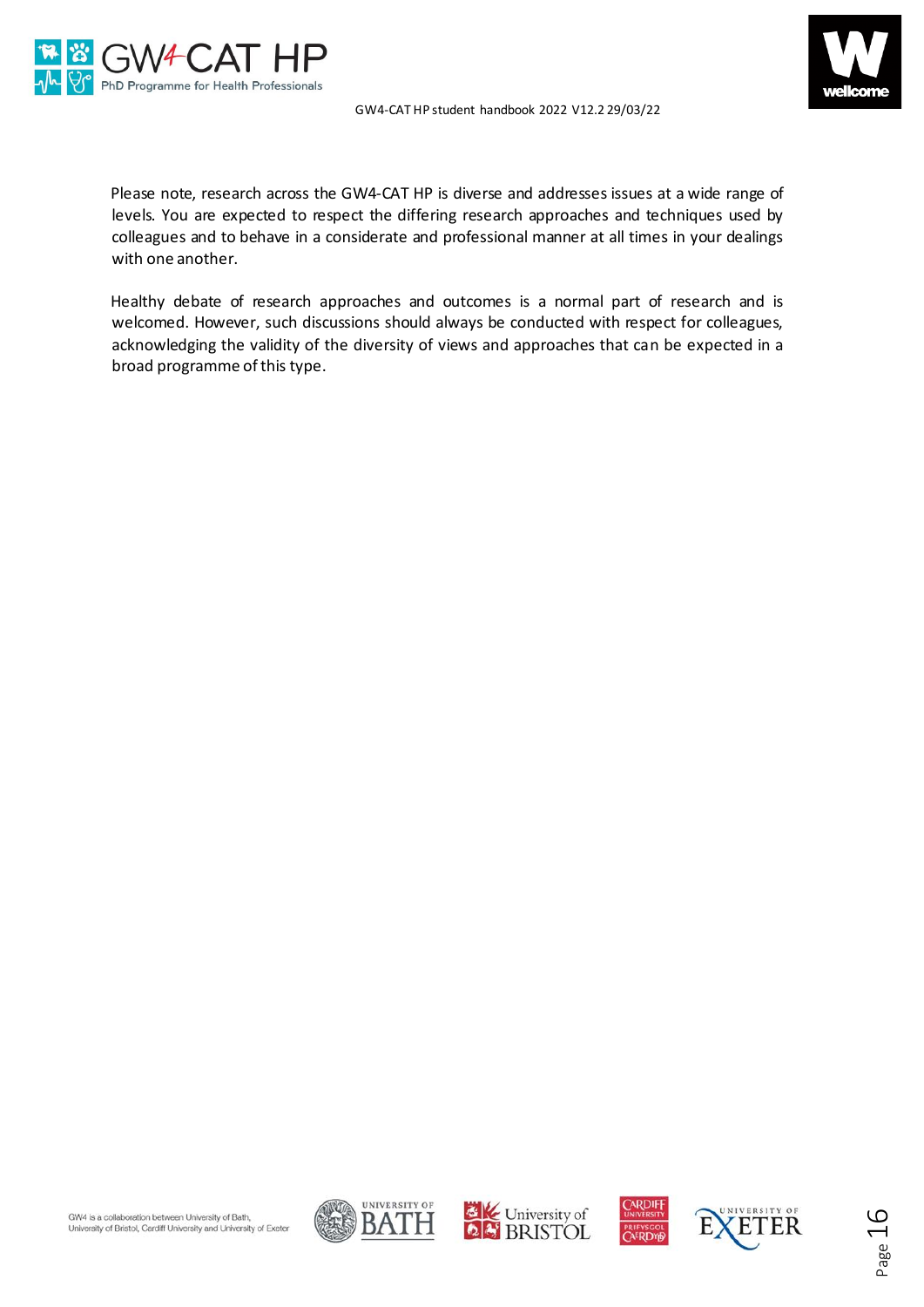



# <span id="page-16-0"></span>Appendix 2: Information for travelling between institutions

Note: Times stated below are approximations.

### **University of Bath (BA2 7AY)**

**Campus map:** [https://www.bath.ac.uk/publications/claverton-down-campus](https://www.bath.ac.uk/publications/claverton-down-campus-map/attachments/university-campus-map.pdf)[map/attachments/university-campus-map.pdf](https://www.bath.ac.uk/publications/claverton-down-campus-map/attachments/university-campus-map.pdf)

| If you are<br>driving: | Most parking is permit-only or<br>pay and display.                                                                  | The University campus is out of town, so if travelling by<br>public transport, you will need to travel from the<br>centre of Bath to Claverton Down, via bus or taxi. |
|------------------------|---------------------------------------------------------------------------------------------------------------------|-----------------------------------------------------------------------------------------------------------------------------------------------------------------------|
|                        | Parking is difficult and not<br>guaranteed, although some<br>visitor car parks are available at<br>the main campus. | For central Bath locations, be aware that driving and<br>parking in Bath is restrictive, so plan your journey.<br>Alternatively travel by public transport.           |

### **University of Bristol (BS8 1TH)**

**Campus map:** <http://www.bristol.ac.uk/maps/google/>

| If you are<br>driving: | Most parking is permit-only or<br>pay and display.      | Visit the Bristol City Council Website for information<br>about public carparks.                                                                                        |
|------------------------|---------------------------------------------------------|-------------------------------------------------------------------------------------------------------------------------------------------------------------------------|
|                        | Parking is difficult and not<br>guaranteed.             | JustPark can be used to reserve a parking space in<br>certain locations where people have rented out spaces<br>on driveways or in private car parks, starting from £5 a |
|                        | Traffic in Bristol Centre is usually<br>very congested. | day.                                                                                                                                                                    |

### **Cardiff University (CF10 3XQ)**

**Campus map:** <http://www.cardiff.ac.uk/visit/map>

| If you are<br>driving: | At University it is limited: £3.50<br>for five hours in short stay areas,<br>and £5 in long stay areas | Tariffs vary - Dumfries Place (CF10 3FN) and North Road<br>(CF10 3DY) are the most convenient: Dumfries Place<br>parking is £19 for more than 4 hours whereas North<br>Road is £5.20 for all-day parking<br>Visit Cardiff's city council website for details about other<br>public carparks.<br>Parking at the Heath Hospital campus is now free for all,<br>which can lead to delays in finding a parking space. |
|------------------------|--------------------------------------------------------------------------------------------------------|-------------------------------------------------------------------------------------------------------------------------------------------------------------------------------------------------------------------------------------------------------------------------------------------------------------------------------------------------------------------------------------------------------------------|
|------------------------|--------------------------------------------------------------------------------------------------------|-------------------------------------------------------------------------------------------------------------------------------------------------------------------------------------------------------------------------------------------------------------------------------------------------------------------------------------------------------------------------------------------------------------------|